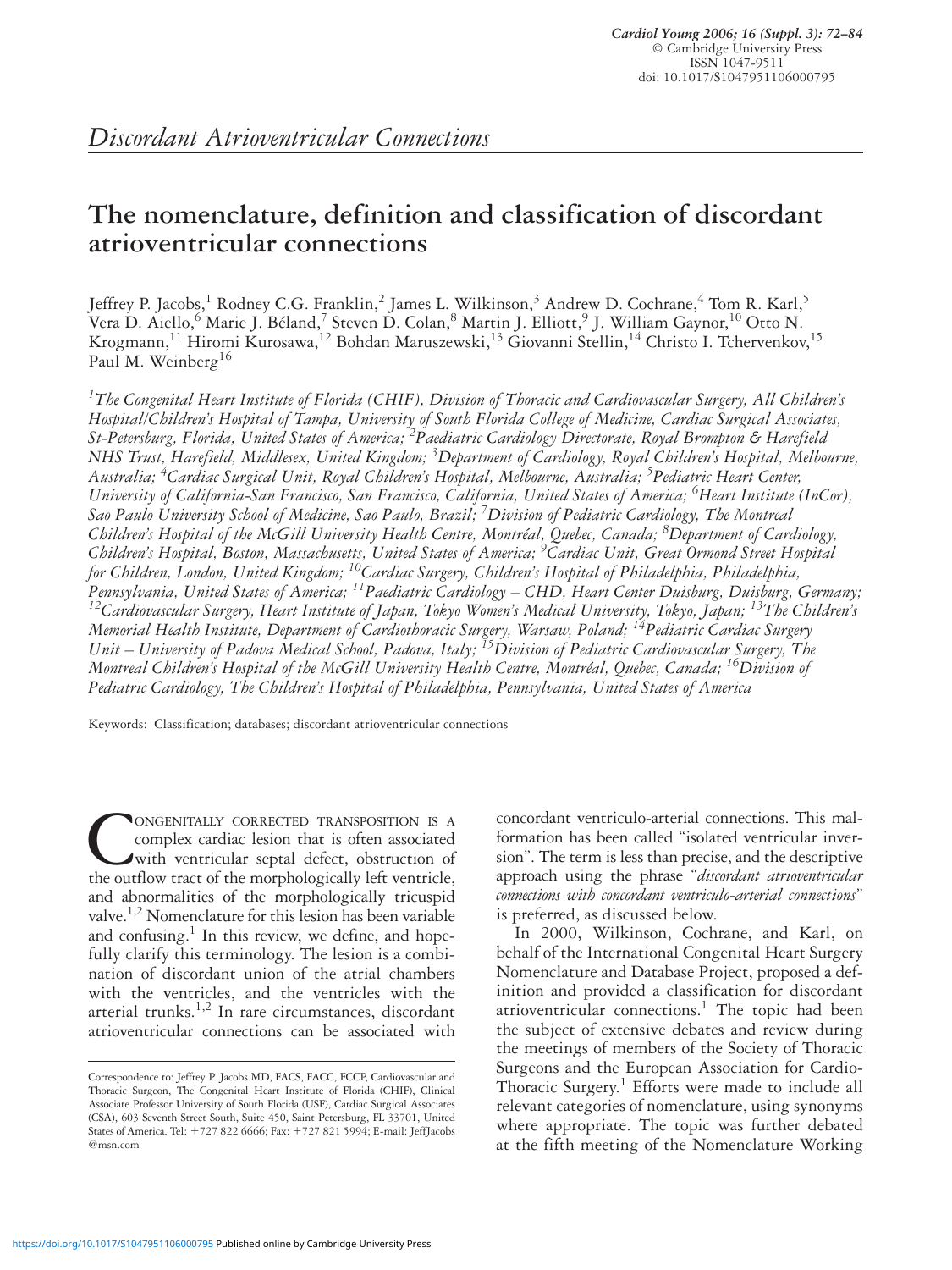Group, which was held in the Mazurian Lake District, Poland, over the period July 19–23, 2004. It has been the task of the Nomenclature Working Group to establish the International Pediatric and Congenital Cardiac Code. This goal has been achieved by reviewing 28 major categories of cardiac lesions, and crossmapping several existing systems for nomenclature, including that prepared on behalf of the European Association for Cardio-Thoracic Surgery and the Society of Thoracic Surgeons, and the alternate version prepared for the Association for European Paediatric Cardiology. $3-8$  This International Pediatric and Congenital Cardiac Code was unveiled officially during the Second International Summit on Nomenclature for Paediatric and Congenital Heart Disease, held at the Fourth World Congress of Pediatric Cardiology and Cardiac Surgery in Buenos Aires, Argentina, on September 19, 2005 [www. ipccc.net].

In this review, we will refer to the International Paediatric and Congenital Cardiac Code as the International Code, and we will present two versions of this International Code for diagnoses and procedures related to congenitally corrected transposition:

- The version derived from the International Congenital Heart Surgery Nomenclature and Database Project of the European Association for Cardio-Thoracic Surgery and the Society of Thoracic Surgeons.
- The version derived from the European Pediatric Cardiac Code of the Association for European Pediatric Cardiology.

These two systems were developed with considerable input from both cardiologists and surgeons. It is the crossmap developed for diagnoses and procedures related to discordant atrioventricular connections and related malformations that will be the focus of this review, following the steps taken previously in regard to the functionally univentricular heart<sup>9</sup> and hypoplastic left heart syndrome.<sup>10</sup> The current imperative of the group is to provide a classification of cardiac phenotypes, and not genotypes. In the future, knowledge of the underlying genetic defects may modify the schemes currently developed for classification.

## **Definitions related to discordant atrioventricular connections**

"*Congenitally corrected transposition*" describes the lesion in which the morphologically right atrium is connected to the morphologically left ventricle, and the morphologically left atrium to the morphologically right ventricle. The aorta then takes its origin from the morphologically right ventricle, and the pulmonary trunk from the morphologically left ventricle. As a result of the discordant connections, systemic venous blood continues to flow to the pulmonary circulation, and pulmonary venous return passes to the systemic circulation, so that the circulations are physiologically corrected.

The malformation may occur in patients with the normal atrial arrangement, otherwise known as "situs solitus" where solitus denotes usual, or in those with mirror-imaged atrial arrangement, otherwise known as "situs inversus". It cannot occur in the setting of visceral heterotaxy, when the atrial appendages are isomeric, because it is impossible for the atrial and ventricular chambers to be joined in discordant fashion when both appendages have the same morphology. Almost always the venoatrial connections are grossly abnormal in the setting of heterotaxy, but rarely the flows of blood can mimic the arrangement seen in corrected transposition.

The term corrected transposition was first used by Rokitansky.<sup>11</sup> By 1956, Cardell<sup>12</sup> was able to review 25 cases, including his own, and in 1961, Lev and Rowlatt described several autopsied specimens.<sup>13</sup> As far as we know, the term congenitally corrected transposition was introduced by Schiebler et al. in  $1961$ ,<sup>14</sup> seeking to distinguish surgically repaired transposition with concordant atrioventricular connections from the congenitally corrected variant. While the term "corrected transposition" has gained widespread use, it has been opposed by some cardiac morphologists, and is not the favored nomenclature of others.<sup>13,15,16</sup> In this respect, the term "transposition" itself has been controversial. Some early workers used the term to define any abnormality in aorto-pulmonary relationships.<sup>11</sup> More usually, those using the term required antero-posterior reversal of the aortopulmonary spatial relationship, along with the presence of a muscular subaortic conus.<sup>12,17,18</sup> In 1971, Van Praagh et al. proposed the straightforward, and currently favoured, definition of transposition: "right ventricular origin of the aorta and left ventricular origin of the pulmonary artery".<sup>19</sup> The term "transposition", therefore, is synonymous with origin of the arterial trunks from morphologically inappropriate ventricles, $20,21$  so there seems little reason for arguing with the congenital correction of such transposition when the atrial chambers are similarly joined to morphologically inappropriate ventricles.

On this basis, therefore, the Nomenclature Working Group offers the following definition for the term "congenitally corrected transposition":

"Congenitally corrected transposition is synonymous with the terms 'corrected transposition' and 'discordant atrioventricular connections with discordant ventriculo-arterial connections', and is defined as a spectrum of cardiac malformations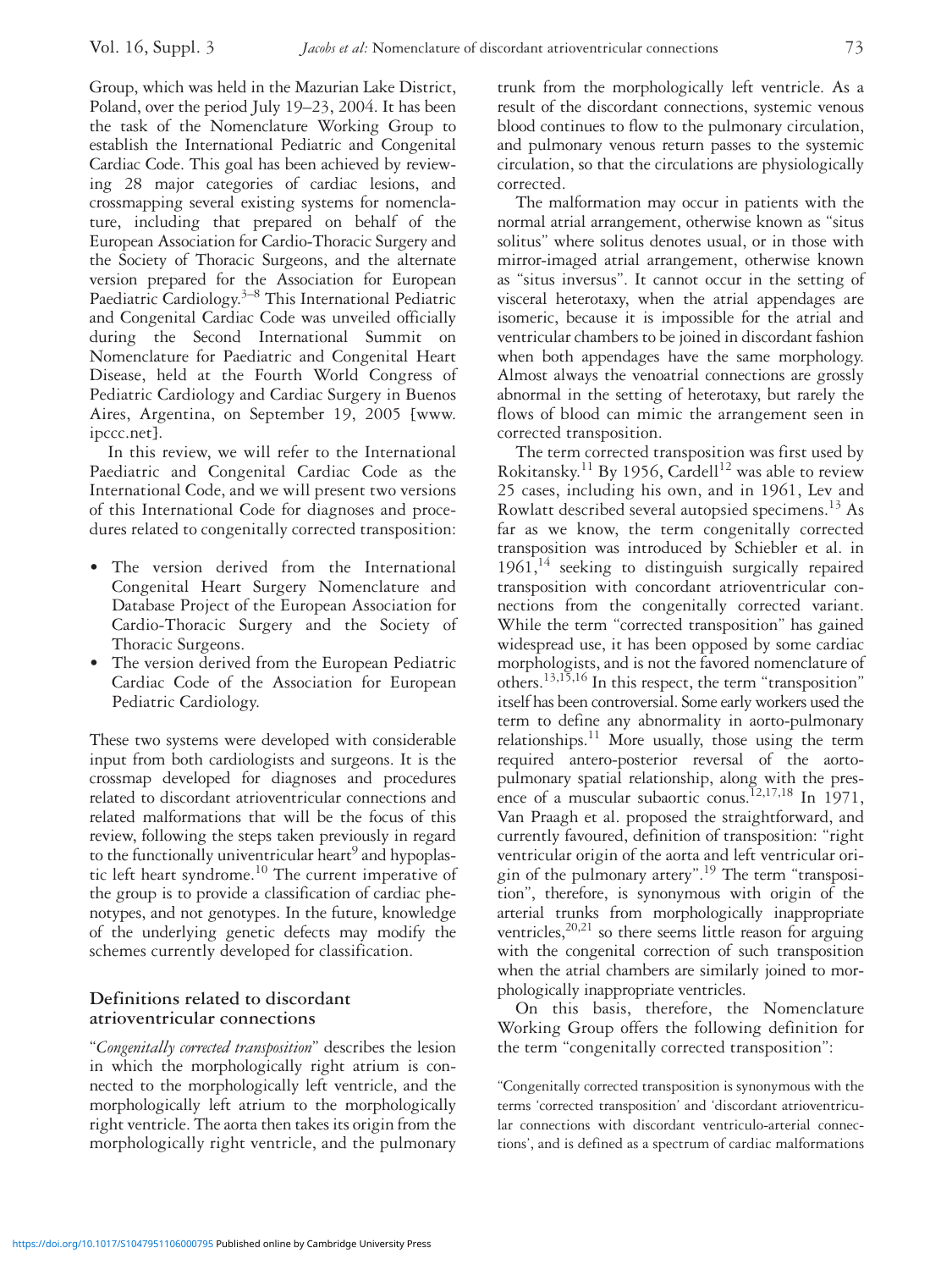where the atrial chambers are joined to morphologically inappropriate ventricles, and the ventricles then support morphologically inappropriate arterial trunks."

Although congenitally corrected transposition can occur in isolation, it is usually associated with additional anomalies, including one or more ventricular septal defects, obstruction of the outflow tract of the morphologically left ventricle, abnormalities of the morphologically tricuspid valve, $22$  or abnormalities of atrioventricular conduction, which may also evolve and progress as part of the natural history.<sup>2</sup> Although incompetence of the morphologically tricuspid valve is less frequent than in Ebstein's malformation in patients with concordant atrioventricular connections,<sup>14</sup> severe tricuspid incompetence is probably the single most important adverse prognostic feature of congenitally corrected transposition.<sup>23</sup> Rarely, there may be co-existent pulmonary atresia or hypoplasia of the morphologically left ventricle, and even more rarely, hypoplasia of the morphologically right ventricle.

Over time, various terminologies have been used to describe "congenitally corrected transposition" and related malformations. We will discuss briefly some of these terms.

*Discordant atrioventricular connections with discordant ventriculo-arterial connections*: This combination represents the recommended name for corrected transposition. The terms "corrected transposition", "congenitally corrected transposition", and "discordant atrioventricular connections with discordant ventriculo-arterial connections" are all acceptable synonyms.

*Double discordance*: This term is not uniformly used, although it does have the virtues of brevity and accuracy. It is felt by some to be an acceptable synonym for congenitally corrected transposition. Others criticize the term for a potential lack of specificity, because it does not clearly state what is discordant. This conflict demonstrates why it is best to employ segmental nomenclature, and specify "discordant atrioventricular connections with discordant ventriculo-arterial connections".

*Discordant atrioventricular connections (with transposition)*: The term "discordant atrioventricular connections" has been employed as an alternative to "corrected transposition", both with and without the qualifying phrase "with transposition." When used in isolation, it is clearly inaccurate, and can be a cause of confusion and imprecision. If qualified by such phrases as "with discordant ventriculo-arterial connections" or "with transposition", it may be regarded as accurate and explicit.<sup>1</sup>

*Discordant transposition*: This term is favoured by some as a shorthand term for the malformation. In practice, it is no briefer than the more widely used "corrected transposition". Using Boolean logic, the term discordant transposition is intended to imply combined discordant atrioventricular and ventriculo-arterial connections, and in that sense is precise and useful, being the preferred term of surgeons and cardiologists working at the University of California-San Francisco, among others.<sup>1</sup> Others criticize this term because the word "discordant" is an adjective, and the only word in this name that it could possibly modify is transposition. Since transposition is the term for discordant ventriculo-arterial connections, the meaning of this phrase is literally "discordant discordant ventriculo-arterial connections", which logically implies concordant ventriculo-arterial connections. This criticism demonstrates why it is best to employ segmental approach and specify "discordant atrioventricular connections with discordant ventriculo-arterial connections".

*Ventricular inversion*: The term "inversion" has been used widely to describe left-right reversal, or mirror-imagery, of paired structures.<sup>14</sup> When used to describe the ventricular mass, this term is therefore synonymous with l-looping, and normally implies that the morphologically left ventricle is right sided, and the morphologically right ventricle is left sided. Although ventricular inversion is most commonly seen in association with the combination of normal atrial position and transposition, this is not always the case, and the term "ventricular inversion" does not specify the nature of the atrioventricular or ventriculoarterial connections. Unfortunately, the term "ventricular inversion", has also been used to describe hearts in which the ventricles are normally related, with d-loop ventricles, in patients with mirror-imaged atrial arrangement, or "situs inversus", $^{24}$  arguing that it is synonymous with the more widely understood term "discordant atrioventricular connections".<sup>21,25</sup> This usage of the term "ventricular inversion" is highly confusing, and should be avoided. The term "isolated ventricular inversion" was originally introduced to imply ventricular inversion or l-looping with normal atrial situs and without transposition, which in segmental shorthand is  $\{S,L,S\}$ ,  $^{20}$  and the term "isolated ventricular non-inversion" was introduced to specify hearts with mirror-imaged atrial arrangement, or atrial situs inversus, d-loop ventricles, and inverted normally related great arteries {I,D,I}. These terms were therefore intended to specify discordant atrioventricular connections with concordant ventriculoarterial connections, resulting in circulations that are physiologically uncorrected. The terms have not been universally used in this fashion, and their meaning is inherently ambiguous because the sidedness of the great arteries does not specify whether the ventriculo-arterial connections are concordant or discordant. Because of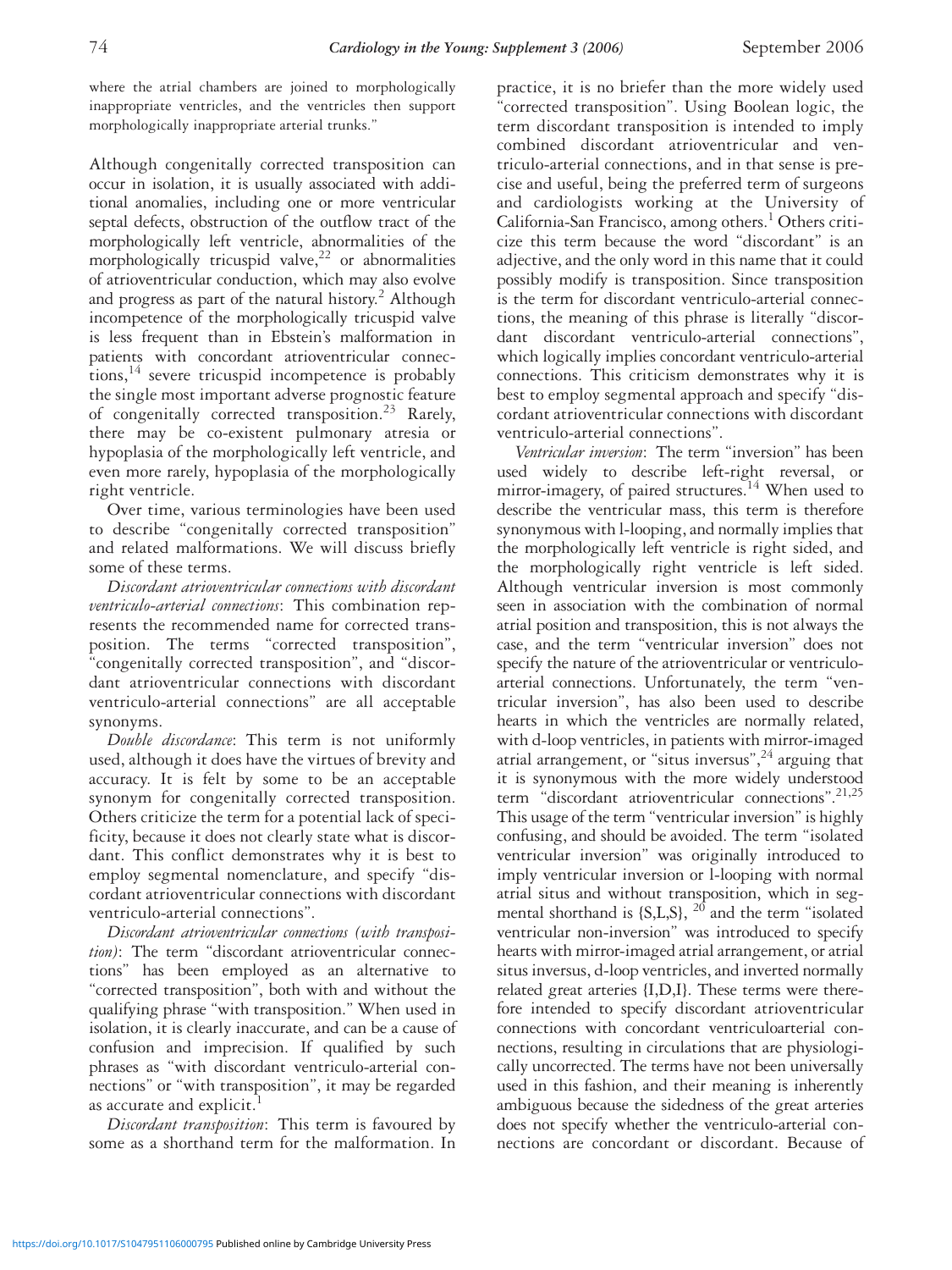this confusing situation, the terms "isolated ventricular inversion", and "isolated ventricular non-inversion", should be avoided.

*Malposition of the great arteries*: Malposition of the great arteries is a term that defines or includes all defects with abnormal position of the great vessels, regardless of the ventricular origin.<sup>26</sup> The distinction from "transposition" is important, albeit elusive. As discussed above, transposition should now be considered synonymous with "discordant ventriculo-arterial connections", $^{1,20,21}$  and although transposition is a form of malposition, malposition can occur in the setting of either concordant or discordant ventriculoarterial connections. Other forms of "malposition" include double-outlet right ventricle, double-outlet left ventricle, and the so-called anatomically corrected malposition with its variants.<sup>19,27</sup> It is beyond the scope of our review to discuss these niceties.

*l-transposition ("L-TGA"), d-transposition ("D-TGA"), and Complete transposition*: In the 1960s, the term "l-transposition" or "L-TGA" was introduced by Van Praagh<sup>16</sup> to describe hearts with a left-sided, and usually anterior, aorta arising from the morphologically right ventricle, the pulmonary trunk taking its origin from the other ventricle. In most cases, this arrangement coexisted with discordant atrioventricular connections when the morphologically left ventricle was right sided, and the morphologically right ventricle left sided. Van Praagh designated this ventricular arrangement as an "l-loop".16 In most cases, l-transposition is indicative of corrected transposition. It is well recognized, nonetheless, that some patients with corrected transposition, even in the presence of an l-loop, have an aorta that lies anterior and to the right of the pulmonary trunk, a situation which may be denoted by the notation {S,L,D}. This breaches the "loop rule", as has also been noted in patients with transposition and concordant atrioventricular connections.28 Most patients with corrected transposition in the setting of mirror-imaged atrial arrangement, or atrial situs inversus, however, exhibit a d-loop and d-transposition, a situation which may be denoted by the notation  ${I,D,D}$ ,  $^{1,27}$  For these reasons, "ltransposition" is obviously unsuitable for use as a substitute for "corrected transposition", and usage in this fashion is imprecise, and should be discouraged.<sup>1,27</sup> The terms "d-transposition", "a-transposition" and "l-transposition" define no more than the spatial arrangements of the discordantly connected arterial trunks. The term "d-transposition", therefore, refers only to hearts with transposition in which the aortic valve is to the right of the pulmonary valve. This anatomic arrangement is the most common variant of transposition with concordant atrioventricular connections, being found, according to Jaggers et al., $^{27}$  in more than four-fifths of cases

reported by Van Praagh. The terms complete transposition, and incomplete transposition, are obsolete. In the past, it was double-outlet right ventricle that was termed incomplete transposition. Hence, complete transposition may refer to either physiologically uncorrected or corrected transposition, because in both cases the arterial trunks arise from morphologically inappropriate ventricles, and thus are "completely transposed". When used as a modifier of transposition, therefore, the term "complete" is redundant, and should be avoided. $27$  Although most patients with physiologically uncorrected transposition have anterior and right-sided aortas, not all patients with dtransposition are physiologically uncorrected, and not all patients with physiologically uncorrected transposition have d-transposition.27 Physiologically uncorrected transposition includes hearts with the segmental anatomy {S,D,D}, {S,D,A}, and {S,D,L}, as well as {I,L,L} and {I,L,D}. Similarly, the term "ltransposition" is often used erroneously as a synonym for corrected transposition. But not all cases of l-transposition are corrected transposition, $^{27}$  while corrected transposition includes hearts with the segmental anatomy {S,L,L}, {S,L,D}, and {I,D,D}.

The terms "d-transposition", "a-transposition" and "l-transposition" cannot, therefore, be used to imply or define the presence of corrected transposition or uncorrected transposition. These terms merely define the spatial arrangements of the discordantly connected arterial trunks and do not specify whether the atrioventricular connection is concordant or discordant. They are, nonetheless, important modifiers because the spatial relations of the great vessels may closely correlate with the anatomic features of the coronary arteries.<sup>27</sup>

Regardless of the original intent of these terms, many people use "d-transposition" to refer to the combination of d-looped ventricles and transposition, and "l-transposition" to imply the combination of l-looped ventricles and transposition, without reference to the position of the arterial roots. In this use, {S,D,L} transposition is a form of d-transposition, and {I,L,D} is form of l-transposition. Using this interpretation, the terms "d-transposition" and "l-transposition" refer to d-loop transposition and l-loop transposition. This usage adds even more confusion, because it is apparent that universal agreement does not exist as to whether or not the "d" and "l" refer to arterial position or ventricular looping. This point alone potentially represents the worst problem with the terms "d-transposition" and "l-transposition", and further justifies the recommendation to avoid these terms.

*Physiologically corrected transposition*: In congenitally corrected transposition, as a result of the double discordance, the defect is "physiologically corrected". In clinical practice, however, corrected transposition often is far from physiologically correct because of the associated defects, which are the rule rather than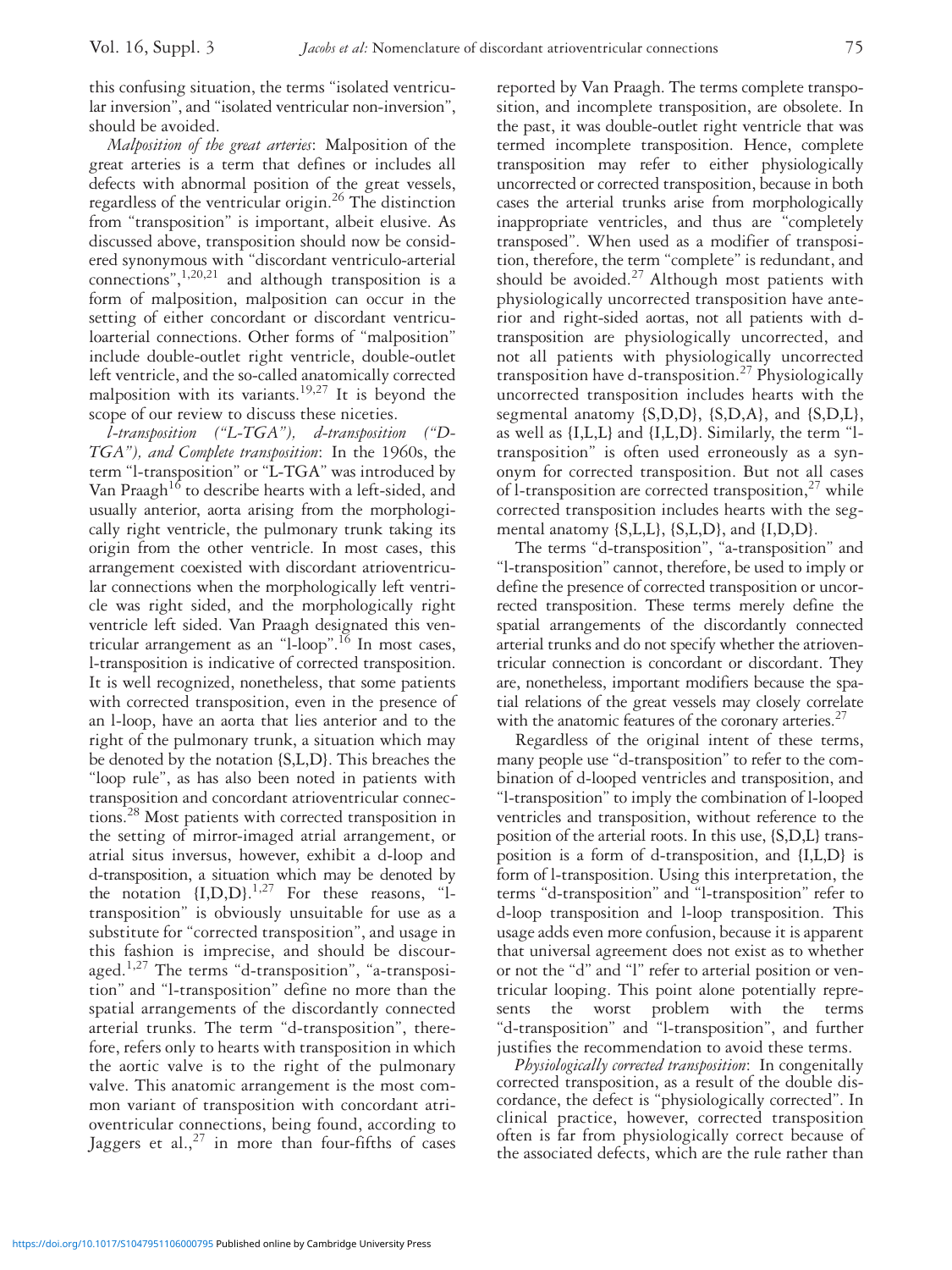the exception. The term "physiologically corrected transposition" is therefore of little practical use.1

In the past, the rare situation in which the aorta arises from the morphologically left ventricle in an anterior position, with the pulmonary trunk from the morphologically right ventricle lying posteriorly, was described as anatomically corrected transposition. In some of the patients with this arrangement, the atrioventricular connections may be discordant, so that the physiology is similar to that of physiologically uncorrected transposition. This lesion is now termed "anatomically corrected malposition", albeit that some variants with spiralling rather than parallel arterial trunks can still present problems in nomenclature. Such details are beyond our scope in this review. Fortunately, the currently favoured definition of transposition, being synonymous with discordant ventriculo-arterial connections, solves the dilemma of "anatomically corrected malposition", since obviously hearts with the arterial trunks arising from appropriate ventricles can no longer be considered to show "transposition".

*Mixed levocardia and dextrocardia*: These terms were introduced by Lev, $^{29}$  and are not in current use. Mixed levocardia referred to the situation in which the apex of the heart pointed to the left, but in which the arrangement of atriums and ventricles was not as expected.<sup>13</sup> The related term "mixed dextrocardia"<sup>29</sup> catered similarly for patients with discordant atrioventricular connections and right-sided hearts and apexes. The terms are generally not used nor understood, and are not recommended. The term "dextroversion" is similarly no substitute for corrected transposition. It refers to hearts in patients with the normal atrial arrangement and rightward displacement or rotation of the ventricles.<sup>30-32</sup> In other words, the terms "dextrocardia" and "dextroversion" are not synonyms for corrected transposition; dextrocardia is synonymous with a right-sided ventricular mass and dextroversion is synonymous with a rightsided ventricular apex.

*Inverted transposition*: This term has similar meaning to Van Praagh's term "l-transposition".<sup>13,15</sup> It has not been widely used, and is best avoided.

*Alignments and connections*: The essence of the original segmental approach to diagnosis and nomenclature was analysis of the topological arrangement of the atrial chambers, the ventricular mass, and the arterial trunks.<sup>16</sup> When the European school<sup>21</sup> sought to develop further this innovative methodology, they emphasized the importance also of describing the way the basic segments were joined together across their junctions. The Europeans described these variations in terms of connections. $33$  It was unfortunate, therefore, that in their original account they chose the terms "concordance" and "discordance" to describe

the appropriate and inappropriate junctional connections. This choice of terminology was less than perfect, since the Bostonian school had used "concordance" and "discordance" to describe segmental harmony or disharmony, irrespective of the precise connections across the segmental junctions. $34$  For example, in the Boston terminology all {S,D,D} hearts have ventriculoarterial concordance and all {S,D,L} hearts have ventriculoarterial discordance, regardless of whether the left ventricle connects to the aorta or the pulmonary artery. In other words, the Boston school defines concordance or discordance between segments according to segmental harmony or disharmony, that is the relationship between atrial situs (S) or (I), ventricular loop (D) or (L), and spatial arterial relations (S) or (L),  $34$  irrespective of the precise way the segments joined one another across the junctions. The original European terminology used the term "ventriculoarterial concordance" to describe those hearts in which the left ventricle connected to the aorta regardless of the segmental arrangements. Recognising their own mistake, when revising their approach, the Europeans pointed out that the ambiguity in terminology could be resolved by describing specifically concordant or discordant atrioventricular and ventriculo-arterial connections. The European school, therefore, modified their own nomenclature, arguing that "concordance" or "discordance" should no longer be used as nouns, but that "concordant" and "discordant" should be used as adjectives to qualify both the atrioventricular and ventriculo-arterial connections.<sup>33</sup> The Europeans further emphasized that, for the purposes of defining these connections, the ventricular mass was defined as extending from the atrioventricular to the ventriculo-arterial junctions.

The term alignment was subsequently introduced by Van Praagh et al.<sup>35</sup> with the argument that atriums and ventricles, as well as the ventricles and great arteries, do not connect to each other at all but, instead, are separated by intermediate "connecting segments", namely the atrioventricular canal and the conuses. In this context, they<sup>35</sup> have described two additional segments, and consequently defined atrioventricular alignments and ventriculo-arterial alignments as concordant or discordant. The Bostonian approach, therefore, was to describe alignments of the segments, rather than connections between them.<sup>36</sup>

The European school identifies three problems with these suggestions. First, it is unclear how the "atrioventricular canal" is to be distinguished in the postnatal heart. Second, if the ventricular mass is defined as extending from the atrioventricular to the ventriculo-arterial junctions, then the conuses are an integral part of this ventricular mass. Third, there is no way of distinguishing in their own right the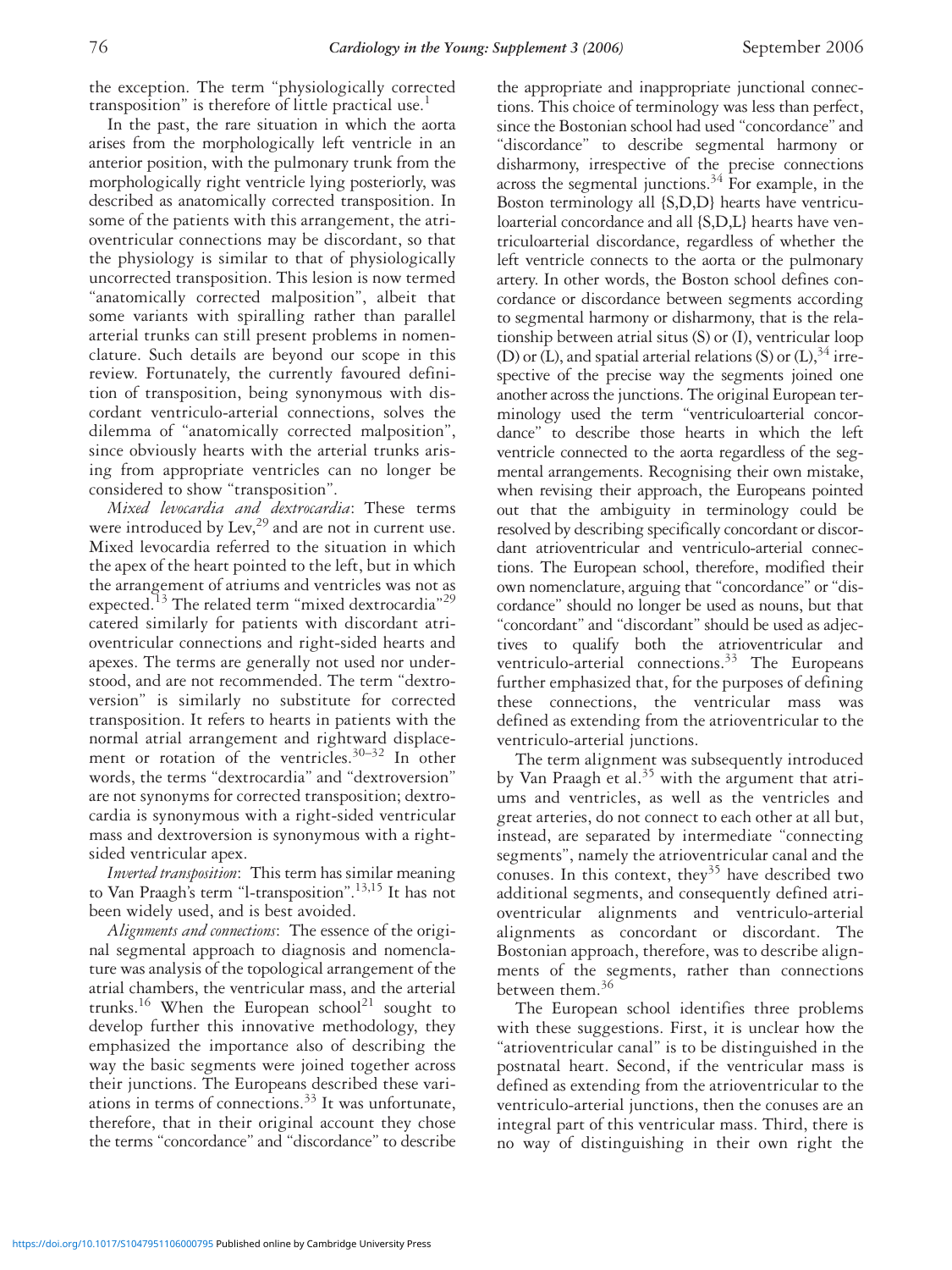### Vol. 16, Suppl. 3 *Jacobs et al:* Nomenclature of discordant atrioventricular connections 77

conuses which support the aorta as opposed to the pulmonary trunk.

Very rarely, the segmental topological arrangements do not correspond with the way the chambers and arterial trunks are joined across their junctions. $37$  It is essential, therefore, that any system of nomenclature is able to distinguish between segmental topologies and junctional variations. $37$  This goal may be accomplished either via the European approach or the Bostonian approach if care is taken to specify both these features. Consider the rare heart that would be described in the European school as showing discordant atrioventricular and ventriculoarterial connections in the setting of usual atrial arrangement with right hand ventricular topology and anterior and right sided aorta. With the Bostonian approach, this heart could be described as congenitally corrected transposition {S,D,D}. Such hearts exemplify the principle that it is essential to describe both segmental topologies and junctional connections, a point that is again emphasized in the discussion of the criss-cross atrioventricular valve below.

*{S,L,L}, {S,L,D}, and {I,D,D}*: Although the terms l-transposition or "L-TGA", as well as d-transposition or "D-TGA", are best avoided, because of the reasons discussed above, a complete segmental description is acceptable when describing hearts with congenitally corrected transposition. As also discussed above, corrected transposition includes hearts with the segmental anatomy {S,L,L}, {S,L,D}, and {I,D,D}. The segmental combinations in isolation, however, are not synonymous with corrected transposition. This is because double outlet from either the right or left ventricles can be described in this fashion when associated with discordant atrioventricular connections. Furthermore, in exceedingly rare circumstances, again as discussed above, hearts with discordant atrioventricular connections can exhibit disharmony in terms of the segmental connections. In these rare circumstances $38,39$ the usually positioned right atrium is joined to the abnormally positioned morphologically left ventricle even though there is right hand ventricular topology. In this rare circumstance, therefore, the segmental notation  $\{S, D, *\}$ , or  $\{I, L, *\}$  in the even rarer setting of mirror-imagery, would not describe the presence of the discordant atrioventricular connections.

*Criss-cross atrioventricular valves and upstairs-downstairs ventricular relationships*: The two atrioventricular inlets are usually aligned more or less in parallel, each being at approximately the same level in the thorax. Under such circumstances, the ventricles are related in the anticipated manner, with one being to the right of the other, although sometimes one ventricle is more anterior or superior. Rarely, one atrioventricular valve and inlet may reside at a significantly higher level than its counterpart, and in extreme cases, the tricuspid valve and right ventricular inlet may be directly anterosuperior to the mitral valve and left ventricular inlet. If the ventricular mass is simply tilted along its long axis, the ventricles may be in a superoinferior relationship, sometimes termed "upstairsdownstairs". This term "upstairs-downstairs" might be best avoided, as one would not think of other inferiorsuperior structures, such as the two caval veins, as "upstairs-downstairs". If the ventricular mass is rotated, or twisted around its long axis such that the axes of the atrioventricular inlets cross one another in the transverse plane, an atrioventricular "criss-cross" relationship is present. $40,41$  The majority of hearts with criss-cross atrioventricular relationships have concordant atrioventricular alignments and connections. Specifically, almost all have the usual atrial arrangement (atrial situs solitus) and d-ventricular loop.38 This "criss-cross" relationship may also be seen, nonetheless, with discordant atrioventricular connections. In this situation, despite discordant atrioventricular connections with usual atrial arrangement or situs solitus, the morphologically right ventricle may lie on the right side of the ventricular mass, with the left ventricle being inferior and leftward, forming the left-sided cardiac apex. Even in such rare cases, it should still be possible to determine the topology of the ventricular mass, which can be disharmonious with the expected atrioventricular connections. In such cases, as emphasized above, it is essential to describe both the connections and the ventricular topology.

*Discordant atrioventricular connections with concordant ventriculo-arterial connections*: Unlike corrected transposition, the physiology of discordant atrioventricular connections with concordant ventriculo-arterial connections resembles that of transposition, with deoxygenated blood passing to the systemic circulation via the morphologically left ventricle which is connected to the aorta, and oxygenated blood being channeled to the pulmonary trunk from the morphologically right ventricle. This defect was sometimes called "isolated ventricular inversion" and is extremely uncommon. As we have already discussed, it is best to avoid the potentially confusing name "isolated ventricular inversion", and instead use the specific terminology "discordant atrioventricular connections with concordant ventriculo-arterial connections". As is always the case with very rare defects, the best strategy is to use the segmental approach, describing atrial arrangement, atrioventricular connections, ventriculo-arterial connections, and other aspects including the spatial relationships of the various structures and associated malformations in simple anatomic terms.<sup>1</sup> The abbreviated segmental formula is of limited help in these complex situations, though in many instances with discordant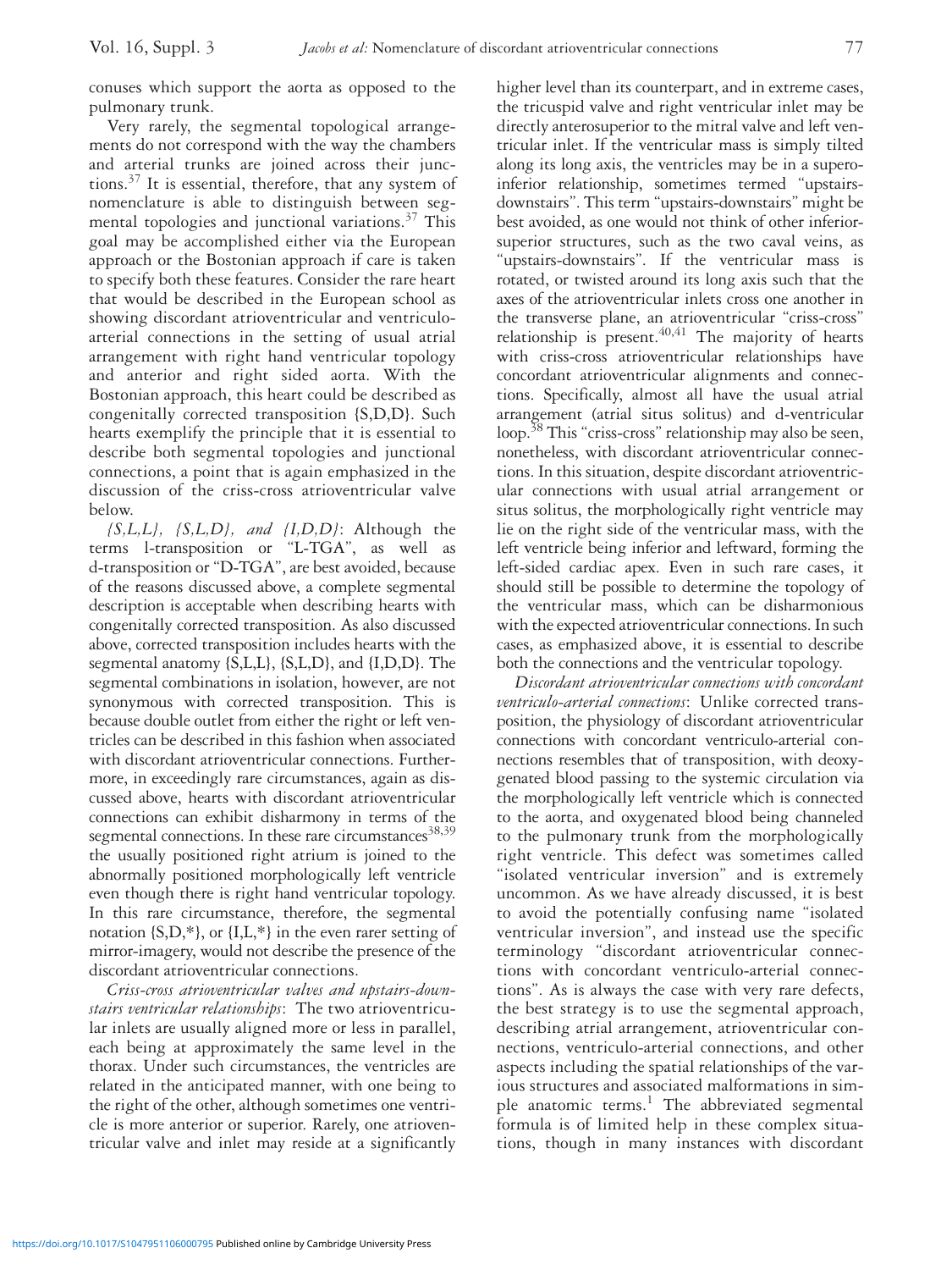atrioventricular and concordant ventriculo-arterial connections, the arterial relationship is either normal when the ventricles are normally related, or mirror-imaged with respect to normal when the ventricles are in the mirror-imaged relationship. The segmental formulas for such relationships are: "D" (d-loop) with "S" (solitus) arterial relationship, with solitus equaling the usual arterial relationship; and "L" (l-loop) with "I" (inversus) arterial relationship, inversus then indicating the mirror-imaged arterial relationship. Of note, in most instances of discordant atrioventricular and concordant ventriculo-arterial connections, the arterial trunks are parallel and not spiralling. Thus, with discordant atrioventricular and concordant ventriculo-arterial connections, the complete segmental formula is usually {S,L,D} or {I,D,L} and less commonly {S,L,I} or {I,D,S}. The arguments as to what is "normally related" in these settings is beyond the scope of this review, but is an important consideration. The important point to reemphasize is that it is essential to describe separately the connections, the atrial arrangement, the ventricular topology, and the spatial arrangements of the arterial trunks.

## *Discordant atrioventricular connections with doubleoutlet right ventricle*

This is a rare malformation, which frequently resembles corrected transposition with ventricular septal defect.<sup>1</sup> The associated interventricular connection is typically in subpulmonary position. The physiology, therefore, is similar to corrected transposition with ventricular septal defect, as is the surgical treatment. As with other forms of double outlet right ventricle, nonetheless, there is a wide variety of associated malformations and variations, which often profoundly affect the clinical presentation and management.

#### *Corrected transposition*

The term "corrected transposition" is widely used, and generally well understood by pediatric cardiologists and surgeons. Phrases such as "discordant atrioventricular connections and discordant ventriculo-arterial connections" and "discordant atrioventricular connections with transposition", are very acceptable, accurate, and explicit alternatives. "Congenitally corrected transposition" is also very widely used, and is well understood by adult cardiologists and surgeons who do not deal with this lesion very often.<sup>1</sup> Segmental nomenclature such as {S,L,L} and {I,D,D} can be used as an adjunct to "corrected transposition", but neither should be used in isolation. The use of the abbreviated segmental designation "ltransposition" to refer to corrected transposition is less satisfactory and should be discouraged.

### **Therapy for discordant atrioventricular connections**

Operations for congenitally corrected transposition fall basically into five categories:

- Palliative procedures
- Definitive operations that leave the morphologically right ventricle in the systemic circulation and the morphologically left ventricle in the pulmonary circulation, also known as "classic repairs"42-45
- Definitive operations that leave the morphologically left ventricle in the systemic circuit and the morphologically right ventricle in the pulmonary circuit, also known as "anatomic repairs". These include the "*atrial switch and arterial switch*", also termed the "*double switch*",43,44,46 *the "atrial switch and Rastelli procedure*",46,47 the "*atrial switch and intraventricular tunnel repair with reversed tunnel of Patrick and McGoon*",46 and the "*atrial switch and Nikaidoh procedure*", which includes translocation of the aortic root into the morphologically left ventricle combined with the atrial switch"<sup>48</sup>
- Definitive operations that create a one-and-one half ventricular repair, such as closure of a ventricular septal defect combined with a superior cavopulmonary anastomosis $45$
- Definitive operations that leave both ventricles connected to the systemic circuit and that employ some type of cavopulmonary connection for the systemic venous to pulmonary arterial circuit, in other words, Fontan-type procedures<sup>48</sup>

Many of the palliative procedures used in patients with corrected transposition have broad applicability in surgery for other types of complex cardiac lesions. These palliative procedures, such as systemic-to-pulmonary shunts and banding of the pulmonary trunk, will not be discussed further, because they can be applied to any of a variety of congenital cardiac malformations. They are covered in separate sections of the overall lists dealing with palliative procedures. The biventricular repairs, in contrast, are in many aspects unique to congenitally corrected transposition.

The classic repair for congenitally corrected transposition with ventricular septal defect is no more than simple closure of the defect, leaving the morphologically right ventricle to pump the systemic circuit. Although the initial outcome of such repairs has been generally good in properly selected patients, at 10 years the results can be disappointing, primarily due to problems with function of the morphologically tricuspid valve and right ventricle.<sup>42-44,46</sup> For this reason, there has been great interest in alternate strategies, with the goal of creating an "anatomic repair". While much more complex, such operations, as listed above, may have a better long-term result.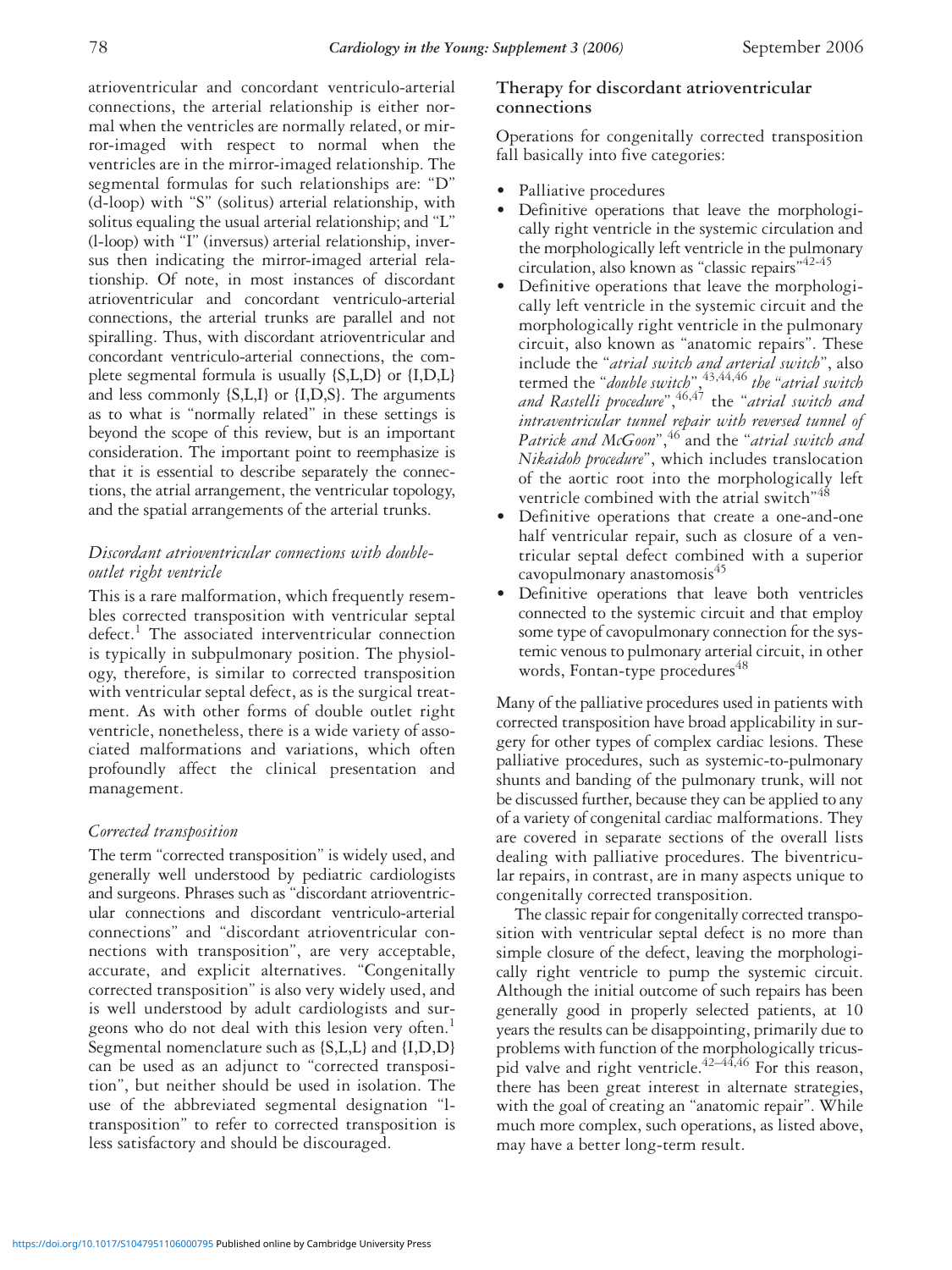79

Vol. 16, Suppl. 3

*Jacobs et al:*

Nomenclature of discordant atrioventricular connections

Bloom, A transpar detection is a special of the special of the special of the special of the special of the special of the special of the special of the special of the special of the special of the special of the special

https://doi.org/10.1017/S1047951106000795 Published online by Cambridge University Press.org/10.1017/S1047951106000795 Published online by Cambridge University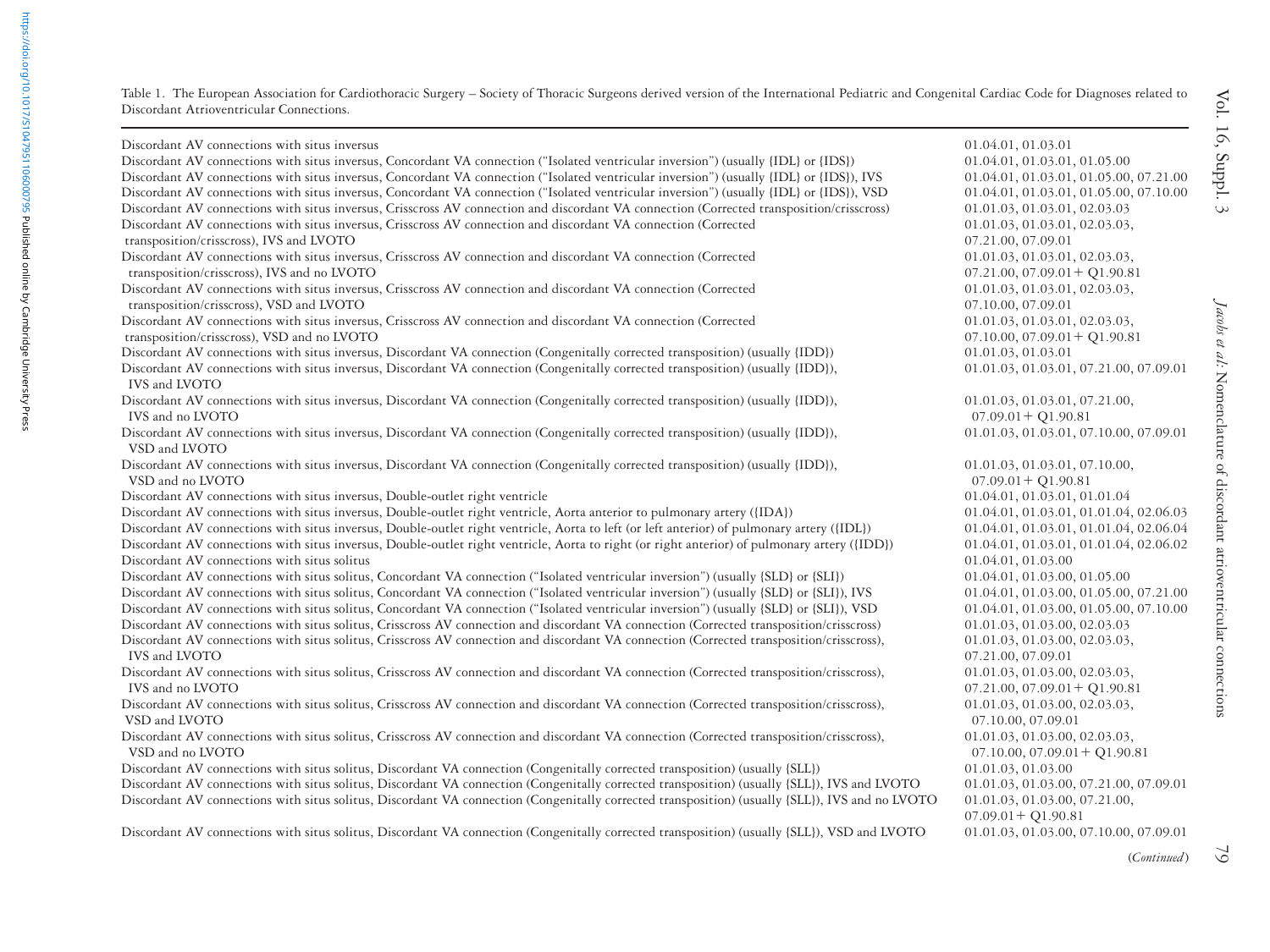| Table 1. (Continued)                                                                                                                                                                          |                                                        |
|-----------------------------------------------------------------------------------------------------------------------------------------------------------------------------------------------|--------------------------------------------------------|
| Discordant AV connections with situs solitus, Discordant VA connection (Congenitally corrected transposition) (usually {SLI}), VSD and no LVOTO                                               | 01.01.03, 01.03.00, 07.10.00,<br>$07.09.01 + Q1.90.81$ |
| Discordant AV connections with situs solitus, Double-outlet right ventricle                                                                                                                   | 01.04.01, 01.03.00, 01.01.04                           |
| Discordant AV connections with situs solitus, Double-outlet right ventricle, Aorta anterior to pulmonary artery ({SLA})                                                                       | 01.04.01, 01.03.00, 01.01.04, 02.06.03                 |
| Discordant AV connections with situs solitus, Double-outlet right ventricle, Aorta to left (or left anterior) of pulmonary artery ({SLL})                                                     | 01.04.01, 01.03.00, 01.01.04, 02.06.04                 |
| Discordant AV connections with situs solitus, Double-outlet right ventricle, Aorta to right (or right anterior) of pulmonary artery ({SLD})                                                   | 01.04.01, 01.03.00, 01.01.04, 02.06.02                 |
| Discordant AV connections-modifier, AV valve, Overriding                                                                                                                                      | 06.00.01                                               |
| sided AV Valve<br>Discordant AV connections-modifier, AV valve, Overriding, Left                                                                                                              | 06.00.03                                               |
| Discordant AV connections-modifier, AV valve, Overriding, Mitral valve                                                                                                                        | 06.02.05                                               |
| Discordant AV connections-modifier, AV valve, Overriding, Right sided AV Valve                                                                                                                | 06.00.02                                               |
| Discordant AV connections-modifier, AV valve, Overriding, Tricuspid valve                                                                                                                     | 06.01.05                                               |
| Discordant AV connections-modifier, AV valve, Straddling                                                                                                                                      | 06.00.04                                               |
| Discordant AV connections-modifier, AV valve, Straddling, Left sided AV Valve                                                                                                                 | 06.00.06                                               |
| Discordant AV connections-modifier, AV valve, Straddling, Mitral valve                                                                                                                        | 06.02.09                                               |
| Discordant AV connections-modifier, AV valve, Straddling, Right sided AV Valve                                                                                                                | 06.00.05                                               |
| Discordant AV connections-modifier, AV valve, Straddling, Tricuspid valve                                                                                                                     | 06.01.09                                               |
| Discordant AV connections-modifier, Ebstein's anomaly ("Left-sided" Ebstein's anomaly) (Ebstein's malformation of 'left-sided' tricuspid<br>valve in discordant atrioventricular connections) | 06.01.75                                               |
| Abbreviations: AV: atrioventricular; IVS: intact ventricular septum; IVOTO: left ventricular outflow tract obstruction; VSD: ventricular septal defect                                        |                                                        |

The terminology for the first two anatomical repair options listed above has been somewhat confusing, in that they have both been referred to as double-switch procedures. The Rastelli operation, which is a part of one operation that has been erroneously called a double switch, is never referred to as a switch procedure when used in isolation in hearts with concordant atrioventricular connections. The Rastelli procedure combined with an atrial switch, therefore, should not be called a double switch. In the case of the atrial switch combined with the arterial switch, the anatomic substrate and physiologic considerations are much different. In essence, there will be minimal if any obstruction to pulmonary flow, and therefore an extracardiac ventriculo-pulmonary arterial connection is not required. Furthermore, the procedure may be performed without a co-existent ventricular septal defect. When present, simple closure of the ventricular septal defect is necessary, and the use of an intraventricular baffle is not needed. Furthermore, in almost all cases, no ventriculotomy is necessary for the closure of the ventricular septal defect when an atrial switch is combined with an arterial switch. Preparation of the morphologically left ventricle, in contrast, enabling it to function adequately as the systemic ventricle, may be an important additional issue.<sup>43</sup> The Senning and Mustard operations are commonly referred to as atrial switch operations. Hence, we recommend that the term "double-switch" be reserved solely for patients undergoing an atrial switch combined with an arterial switch operation. An appropriate shorthand term for the Senning or Mustard procedure combined with baffling the left ventricle to the aorta and placing a conduit from the right ventricle to the pulmonary arteries would be "Atrial switch and Rastelli". This approach is not merely semantics, as the patients submitted to surgery by these procedures are divergent groups, and comparisons of those undergoing a double switch will be meaningful only when those with associated ventricular septal defects and obstruction of the pulmonary outflow tract have been placed in their own separate category.

# **Nomenclature crossmap for diagnoses and therapeutic options related to discordant atrioventricular connections**

In Table 1, we show the terminology for diagnoses related to discordant atrioventricular connections from the version of the International Code derived from the lists of the Society of Thoracic Surgeons and the European Association of Cardio-Thoracic Surgery. In Table 2, we show the equivalent and crossmapped terms from the version derived from the list of the Association for European Pediatric Cardiology.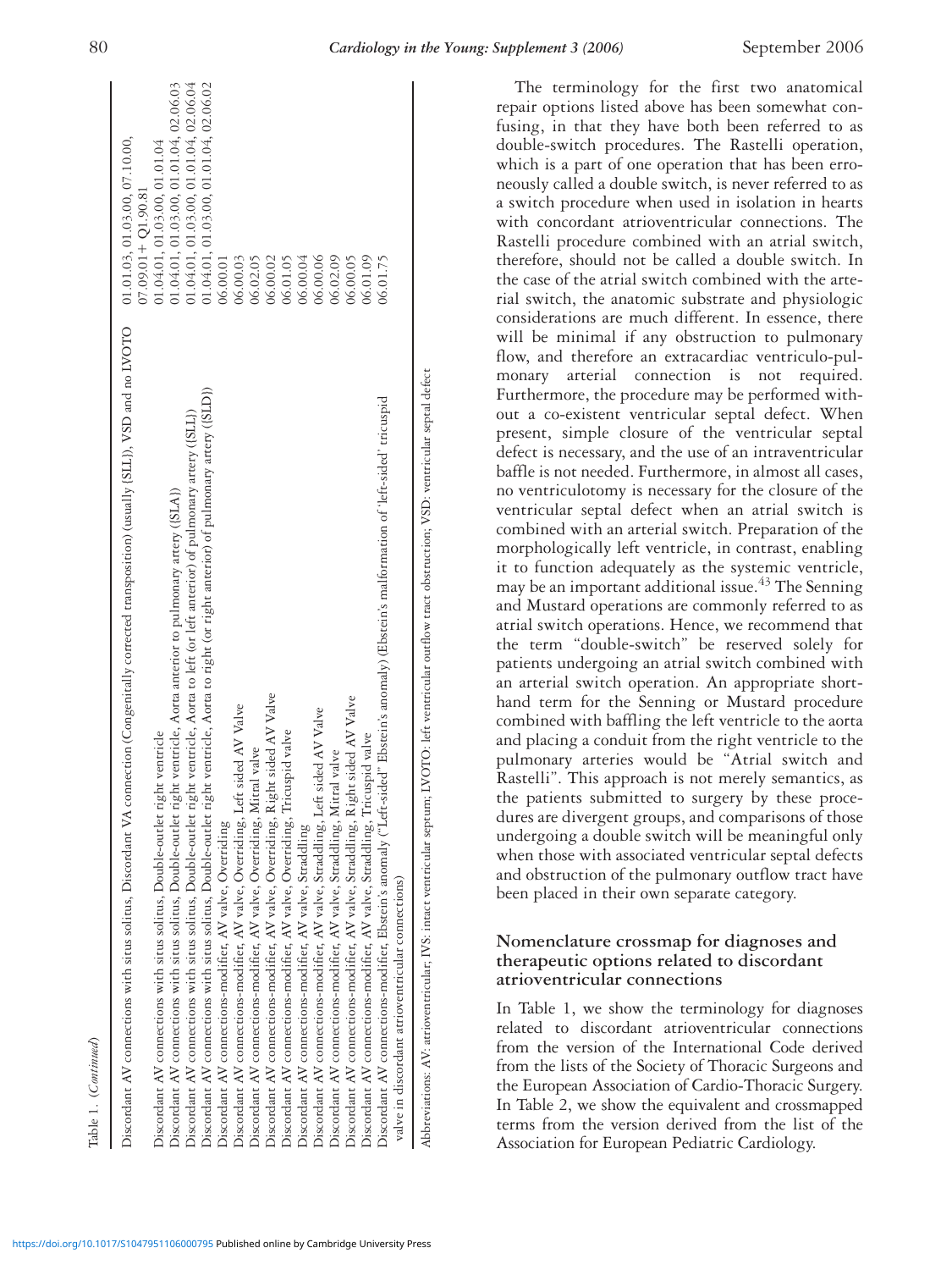## Vol. 16, Suppl. 3 *Jacobs et al:* Nomenclature of discordant atrioventricular connections 81

Table 2. The Association for European Pediatric Cardiology derived version of the International Pediatric and Congenital Cardiac Code for the Diagnoses related to Discordant Atrioventricular Connections.

| Usual atrial arrangement (atrial situs solitus)                                         | 01.03.00              |
|-----------------------------------------------------------------------------------------|-----------------------|
| Mirror image atrial arrangement (atrial situs inversus)                                 | 01.03.01              |
| Discordant AV connections                                                               | 01.04.01              |
| Concordant VA connections                                                               | 01.05.00              |
| Congenitally corrected transposition of great arteries (discordant AV & VA connections) | 01.01.03              |
| Double outlet right ventricle                                                           | 01.01.04              |
| Criss-cross heart (twisted AV connections)                                              | 02.03.03              |
| Aortic orifice anterior with respect to pulmonary orifice                               | 02.06.03              |
| Aortic orifice anterior right with respect to pulmonary orifice                         | 02.06.02              |
| Aortic orifice anterior left with respect to pulmonary orifice                          | 02.06.04              |
| Superior-inferior ventricular ("upstairs-downstairs") relationships                     | 02.04.00              |
| Left ventricular outflow tract obstruction                                              | 07.09.01              |
| Left ventricular outflow tract obstruction, – not present                               | $07.09.01 + Q1.90.81$ |
| Intact ventricular septum                                                               | 07.21.00              |
| <b>VSD</b>                                                                              | 07.10.00              |
| Overriding AV valve                                                                     | 06.00.01              |
| Overriding right AV valve                                                               | 06.00.02              |
| Overriding tricuspid valve                                                              | 06.01.05              |
| Overriding left AV valve                                                                | 06.00.03              |
| Overriding mitral valve                                                                 | 06.02.05              |
| Straddling AV valve                                                                     | 06.00.04              |
| Straddling right AV valve                                                               | 06.00.05              |
| Straddling tricuspid valve                                                              | 06.01.09              |
| Straddling left AV valve                                                                | 06.00.06              |
| Straddling mitral valve                                                                 | 06.02.09              |
| Ebstein's malformation of 'left-sided' tricuspid valve in discordant AV connections     | 06.01.75              |

Abbreviations: AV: atrioventricular; VA: ventriculo-arterial; VSD: ventricular septal defect

Table 3 details the nomenclature for procedures related to discordant atrioventricular connections from the version of the International Code derived from the nomenclature of the International Congenital Heart Surgery Nomenclature and Database Project, while Table 4 shows the equivalent and crossmapped terms using the version of the International Code derived from the nomenclature of the European Pediatric Cardiac Code.

#### **Summary**

During the process of creation of a bidirectional crossmap between the system emerging, on the one hand, from the initiative sponsored by the Congenital Heart Committees of the European Association for Cardio-Thoracic Surgery and the Society of Thoracic Surgeons, $49$  and on the other hand, from that formulated by the Coding Committee of the European Association for Pediatric Cardiology,  $50,51$  the Nomenclature Working Group has successfully created the International Paediatric and Congenital Cardiac Code. As would be expected, during the process of crossmapping it became clear that, for most lesions, the European Pediatric Cardiac Code was more complete in its description of the diagnoses, while the International Congenital Heart Surgery Nomenclature and Database Project was more complete in its description of the procedures. This process<sup>2-7</sup> of crossmapping exemplifies the efforts of the Nomenclature Working Group to create a comprehensive and all-inclusive international system for the naming of paediatric and congenital cardiac disease, the International Pediatric and Congenital Cardiac Code. Although names and classification for paediatric and congenital cardiac disease will continue to evolve over time, we are now closer than ever to reaching uniform international agreement and standardization. The International Paediatric and Congenital Cardiac Code can be downloaded from the Internet, free of charge, at www.ipccc.net.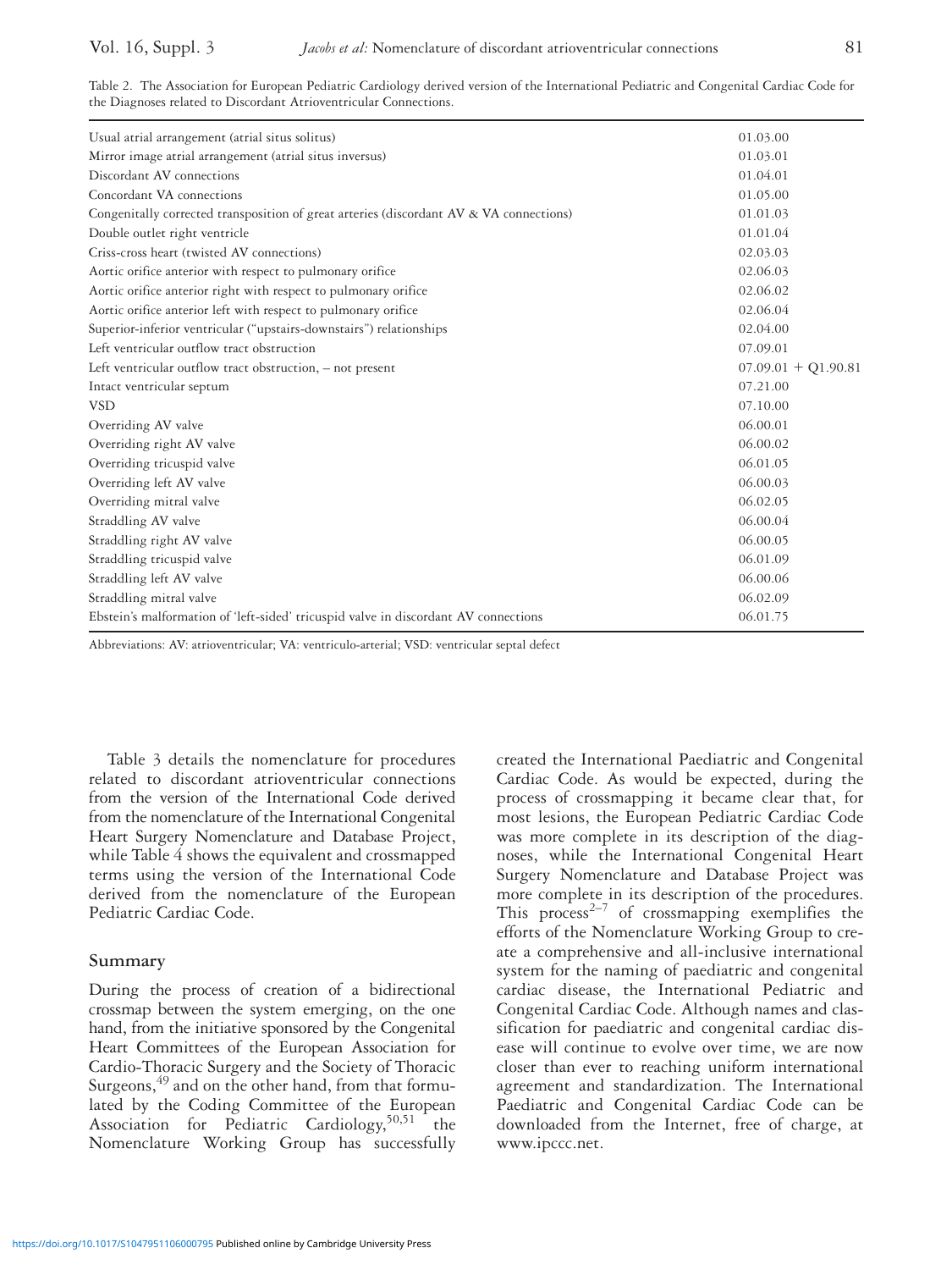*Cardiology in the Young: Supplement 3 (2006)*

82

| Congenitally corrected TGA repair, Anatomic repair, Atrial switch and Arterial switch (Double switch)<br>12.29.25<br>Congenitally corrected TGA repair, Anatomic repair, Atrial switch and Intraventricular tunnel repair, Reversed tunnel repair of Patrick and McGoon<br>12.27.47<br>Congenitally corrected TGA repair, Anatomic repair, Atrial switch and Nikaidoh procedure (Aortic root translocation over left ventricle)<br>12.27.48, 12.29.06<br>Congenitally corrected TGA repair, Anatomic repair, Atrial switch and Rastelli (Left ventricle to aorta intraventricular tunnel repair and right<br>12.29.26<br>ventricle to pulmonary artery conduit)<br>Congenitally corrected TGA repair, Classic repair, VSD closure<br>12.27.46, 12.08.01<br>Congenitally corrected TGA repair, Classic repair, VSD closure and LV to PA conduit<br>12.27.46, 12.08.01, 12.36.02<br>Congenitally corrected TGA repair, Fontan<br>12.30.01<br>Congenitally corrected TGA repair, One-and-one half ventricular repair<br>12.06.49<br>Congenitally corrected TGA repair, One-and-one half ventricular repair, VSD closure + Superior cavopulmonary anastomosis (Glenn anastomosis)<br>12.06.49, 12.08.01<br>Congenitally corrected TGA repair, Other<br>12.27.47<br>Congenitally corrected TGA repair, Staged procedure ("2 stage anatomic repair")<br>12.27.46, 12.29.24<br>Congenitally corrected TGA repair, Staged procedure ("2 stage anatomic repair"), Atrial switch and Arterial switch (Double switch) Status post preceding<br>PA banding ("2 stage switch")<br>$12.14.02 + Q5.81.17$<br>Congenitally corrected TGA repair, Staged procedure ("2 stage anatomic repair"), Atrial switch and Rastelli Status post preceding PA banding<br>$12.14.02 + Q5.81.17$<br>Congenitally corrected TGA repair-modifier, With atrioventricular valve repair<br>12.90.01<br>Congenitally corrected TGA repair-modifier, With atrioventricular valve replacement<br>12.90.02<br>Atrial switch procedure<br>12.29.06<br>Atrial switch procedure, Mustard procedure<br>12.29.02<br>Atrial switch procedure, Mustard procedure, With PA Debanding<br>12.29.02, 12.14.03<br>Atrial switch procedure, Mustard procedure, With subpulmonic obstruction repair (LVOTO repair)<br>12.29.02, 12.07.13<br>Atrial switch procedure, Mustard procedure, With subpulmonic obstruction repair (LVOTO repair) and VSD closure<br>Atrial switch procedure, Mustard procedure, With VSD closure<br>12.29.02, 12.08.01<br>Atrial switch procedure, Non-Mustard - non-Senning<br>12.29.19<br>Atrial switch procedure, Senning procedure<br>12.29.01<br>Atrial switch procedure, Senning procedure, With PA Debanding<br>12.29.01, 12.14.03<br>Atrial switch procedure, Senning procedure, With subpulmonic obstruction repair (LVOTO repair)<br>12.29.01, 12.07.13<br>Atrial switch procedure, Senning procedure, With subpulmonic obstruction repair (LVOTO repair) and VSD closure<br>12.29.01, 12.07.13, 12.08.01<br>Atrial switch procedure, Senning procedure, With VSD closure<br>12.29.01, 12.08.01<br>Atrial switch procedure, Senning procedure-modifier, Classical Senning with no patch<br>12.29.04<br>Atrial switch procedure, Senning procedure-modifier, Senning with left atrial appendage involved (Inverted left atrial appendage)<br>12.29.18<br>Atrial switch procedure, Senning procedure-modifier, Senning with patch<br>12.29.07 | Congenitally corrected TGA repair | 12.27.46                      |
|-----------------------------------------------------------------------------------------------------------------------------------------------------------------------------------------------------------------------------------------------------------------------------------------------------------------------------------------------------------------------------------------------------------------------------------------------------------------------------------------------------------------------------------------------------------------------------------------------------------------------------------------------------------------------------------------------------------------------------------------------------------------------------------------------------------------------------------------------------------------------------------------------------------------------------------------------------------------------------------------------------------------------------------------------------------------------------------------------------------------------------------------------------------------------------------------------------------------------------------------------------------------------------------------------------------------------------------------------------------------------------------------------------------------------------------------------------------------------------------------------------------------------------------------------------------------------------------------------------------------------------------------------------------------------------------------------------------------------------------------------------------------------------------------------------------------------------------------------------------------------------------------------------------------------------------------------------------------------------------------------------------------------------------------------------------------------------------------------------------------------------------------------------------------------------------------------------------------------------------------------------------------------------------------------------------------------------------------------------------------------------------------------------------------------------------------------------------------------------------------------------------------------------------------------------------------------------------------------------------------------------------------------------------------------------------------------------------------------------------------------------------------------------------------------------------------------------------------------------------------------------------------------------------------------------------------------------------------------------------------------------------------------------------------------------------------------------------------------------------------------------------------------------------------------------------------------------------------------------------------------------------------------------------------------------------------------------------------------------------------------------------------------------------------------------|-----------------------------------|-------------------------------|
|                                                                                                                                                                                                                                                                                                                                                                                                                                                                                                                                                                                                                                                                                                                                                                                                                                                                                                                                                                                                                                                                                                                                                                                                                                                                                                                                                                                                                                                                                                                                                                                                                                                                                                                                                                                                                                                                                                                                                                                                                                                                                                                                                                                                                                                                                                                                                                                                                                                                                                                                                                                                                                                                                                                                                                                                                                                                                                                                                                                                                                                                                                                                                                                                                                                                                                                                                                                                                             |                                   |                               |
|                                                                                                                                                                                                                                                                                                                                                                                                                                                                                                                                                                                                                                                                                                                                                                                                                                                                                                                                                                                                                                                                                                                                                                                                                                                                                                                                                                                                                                                                                                                                                                                                                                                                                                                                                                                                                                                                                                                                                                                                                                                                                                                                                                                                                                                                                                                                                                                                                                                                                                                                                                                                                                                                                                                                                                                                                                                                                                                                                                                                                                                                                                                                                                                                                                                                                                                                                                                                                             |                                   |                               |
|                                                                                                                                                                                                                                                                                                                                                                                                                                                                                                                                                                                                                                                                                                                                                                                                                                                                                                                                                                                                                                                                                                                                                                                                                                                                                                                                                                                                                                                                                                                                                                                                                                                                                                                                                                                                                                                                                                                                                                                                                                                                                                                                                                                                                                                                                                                                                                                                                                                                                                                                                                                                                                                                                                                                                                                                                                                                                                                                                                                                                                                                                                                                                                                                                                                                                                                                                                                                                             |                                   |                               |
|                                                                                                                                                                                                                                                                                                                                                                                                                                                                                                                                                                                                                                                                                                                                                                                                                                                                                                                                                                                                                                                                                                                                                                                                                                                                                                                                                                                                                                                                                                                                                                                                                                                                                                                                                                                                                                                                                                                                                                                                                                                                                                                                                                                                                                                                                                                                                                                                                                                                                                                                                                                                                                                                                                                                                                                                                                                                                                                                                                                                                                                                                                                                                                                                                                                                                                                                                                                                                             |                                   |                               |
|                                                                                                                                                                                                                                                                                                                                                                                                                                                                                                                                                                                                                                                                                                                                                                                                                                                                                                                                                                                                                                                                                                                                                                                                                                                                                                                                                                                                                                                                                                                                                                                                                                                                                                                                                                                                                                                                                                                                                                                                                                                                                                                                                                                                                                                                                                                                                                                                                                                                                                                                                                                                                                                                                                                                                                                                                                                                                                                                                                                                                                                                                                                                                                                                                                                                                                                                                                                                                             |                                   |                               |
|                                                                                                                                                                                                                                                                                                                                                                                                                                                                                                                                                                                                                                                                                                                                                                                                                                                                                                                                                                                                                                                                                                                                                                                                                                                                                                                                                                                                                                                                                                                                                                                                                                                                                                                                                                                                                                                                                                                                                                                                                                                                                                                                                                                                                                                                                                                                                                                                                                                                                                                                                                                                                                                                                                                                                                                                                                                                                                                                                                                                                                                                                                                                                                                                                                                                                                                                                                                                                             |                                   |                               |
|                                                                                                                                                                                                                                                                                                                                                                                                                                                                                                                                                                                                                                                                                                                                                                                                                                                                                                                                                                                                                                                                                                                                                                                                                                                                                                                                                                                                                                                                                                                                                                                                                                                                                                                                                                                                                                                                                                                                                                                                                                                                                                                                                                                                                                                                                                                                                                                                                                                                                                                                                                                                                                                                                                                                                                                                                                                                                                                                                                                                                                                                                                                                                                                                                                                                                                                                                                                                                             |                                   |                               |
|                                                                                                                                                                                                                                                                                                                                                                                                                                                                                                                                                                                                                                                                                                                                                                                                                                                                                                                                                                                                                                                                                                                                                                                                                                                                                                                                                                                                                                                                                                                                                                                                                                                                                                                                                                                                                                                                                                                                                                                                                                                                                                                                                                                                                                                                                                                                                                                                                                                                                                                                                                                                                                                                                                                                                                                                                                                                                                                                                                                                                                                                                                                                                                                                                                                                                                                                                                                                                             |                                   |                               |
|                                                                                                                                                                                                                                                                                                                                                                                                                                                                                                                                                                                                                                                                                                                                                                                                                                                                                                                                                                                                                                                                                                                                                                                                                                                                                                                                                                                                                                                                                                                                                                                                                                                                                                                                                                                                                                                                                                                                                                                                                                                                                                                                                                                                                                                                                                                                                                                                                                                                                                                                                                                                                                                                                                                                                                                                                                                                                                                                                                                                                                                                                                                                                                                                                                                                                                                                                                                                                             |                                   |                               |
|                                                                                                                                                                                                                                                                                                                                                                                                                                                                                                                                                                                                                                                                                                                                                                                                                                                                                                                                                                                                                                                                                                                                                                                                                                                                                                                                                                                                                                                                                                                                                                                                                                                                                                                                                                                                                                                                                                                                                                                                                                                                                                                                                                                                                                                                                                                                                                                                                                                                                                                                                                                                                                                                                                                                                                                                                                                                                                                                                                                                                                                                                                                                                                                                                                                                                                                                                                                                                             |                                   |                               |
|                                                                                                                                                                                                                                                                                                                                                                                                                                                                                                                                                                                                                                                                                                                                                                                                                                                                                                                                                                                                                                                                                                                                                                                                                                                                                                                                                                                                                                                                                                                                                                                                                                                                                                                                                                                                                                                                                                                                                                                                                                                                                                                                                                                                                                                                                                                                                                                                                                                                                                                                                                                                                                                                                                                                                                                                                                                                                                                                                                                                                                                                                                                                                                                                                                                                                                                                                                                                                             |                                   |                               |
|                                                                                                                                                                                                                                                                                                                                                                                                                                                                                                                                                                                                                                                                                                                                                                                                                                                                                                                                                                                                                                                                                                                                                                                                                                                                                                                                                                                                                                                                                                                                                                                                                                                                                                                                                                                                                                                                                                                                                                                                                                                                                                                                                                                                                                                                                                                                                                                                                                                                                                                                                                                                                                                                                                                                                                                                                                                                                                                                                                                                                                                                                                                                                                                                                                                                                                                                                                                                                             |                                   | 12.27.46, 12.29.24, 12.29.25, |
|                                                                                                                                                                                                                                                                                                                                                                                                                                                                                                                                                                                                                                                                                                                                                                                                                                                                                                                                                                                                                                                                                                                                                                                                                                                                                                                                                                                                                                                                                                                                                                                                                                                                                                                                                                                                                                                                                                                                                                                                                                                                                                                                                                                                                                                                                                                                                                                                                                                                                                                                                                                                                                                                                                                                                                                                                                                                                                                                                                                                                                                                                                                                                                                                                                                                                                                                                                                                                             |                                   | 12.27.46, 12.29.24, 12.29.26, |
|                                                                                                                                                                                                                                                                                                                                                                                                                                                                                                                                                                                                                                                                                                                                                                                                                                                                                                                                                                                                                                                                                                                                                                                                                                                                                                                                                                                                                                                                                                                                                                                                                                                                                                                                                                                                                                                                                                                                                                                                                                                                                                                                                                                                                                                                                                                                                                                                                                                                                                                                                                                                                                                                                                                                                                                                                                                                                                                                                                                                                                                                                                                                                                                                                                                                                                                                                                                                                             |                                   |                               |
|                                                                                                                                                                                                                                                                                                                                                                                                                                                                                                                                                                                                                                                                                                                                                                                                                                                                                                                                                                                                                                                                                                                                                                                                                                                                                                                                                                                                                                                                                                                                                                                                                                                                                                                                                                                                                                                                                                                                                                                                                                                                                                                                                                                                                                                                                                                                                                                                                                                                                                                                                                                                                                                                                                                                                                                                                                                                                                                                                                                                                                                                                                                                                                                                                                                                                                                                                                                                                             |                                   |                               |
|                                                                                                                                                                                                                                                                                                                                                                                                                                                                                                                                                                                                                                                                                                                                                                                                                                                                                                                                                                                                                                                                                                                                                                                                                                                                                                                                                                                                                                                                                                                                                                                                                                                                                                                                                                                                                                                                                                                                                                                                                                                                                                                                                                                                                                                                                                                                                                                                                                                                                                                                                                                                                                                                                                                                                                                                                                                                                                                                                                                                                                                                                                                                                                                                                                                                                                                                                                                                                             |                                   |                               |
|                                                                                                                                                                                                                                                                                                                                                                                                                                                                                                                                                                                                                                                                                                                                                                                                                                                                                                                                                                                                                                                                                                                                                                                                                                                                                                                                                                                                                                                                                                                                                                                                                                                                                                                                                                                                                                                                                                                                                                                                                                                                                                                                                                                                                                                                                                                                                                                                                                                                                                                                                                                                                                                                                                                                                                                                                                                                                                                                                                                                                                                                                                                                                                                                                                                                                                                                                                                                                             |                                   |                               |
|                                                                                                                                                                                                                                                                                                                                                                                                                                                                                                                                                                                                                                                                                                                                                                                                                                                                                                                                                                                                                                                                                                                                                                                                                                                                                                                                                                                                                                                                                                                                                                                                                                                                                                                                                                                                                                                                                                                                                                                                                                                                                                                                                                                                                                                                                                                                                                                                                                                                                                                                                                                                                                                                                                                                                                                                                                                                                                                                                                                                                                                                                                                                                                                                                                                                                                                                                                                                                             |                                   |                               |
|                                                                                                                                                                                                                                                                                                                                                                                                                                                                                                                                                                                                                                                                                                                                                                                                                                                                                                                                                                                                                                                                                                                                                                                                                                                                                                                                                                                                                                                                                                                                                                                                                                                                                                                                                                                                                                                                                                                                                                                                                                                                                                                                                                                                                                                                                                                                                                                                                                                                                                                                                                                                                                                                                                                                                                                                                                                                                                                                                                                                                                                                                                                                                                                                                                                                                                                                                                                                                             |                                   |                               |
|                                                                                                                                                                                                                                                                                                                                                                                                                                                                                                                                                                                                                                                                                                                                                                                                                                                                                                                                                                                                                                                                                                                                                                                                                                                                                                                                                                                                                                                                                                                                                                                                                                                                                                                                                                                                                                                                                                                                                                                                                                                                                                                                                                                                                                                                                                                                                                                                                                                                                                                                                                                                                                                                                                                                                                                                                                                                                                                                                                                                                                                                                                                                                                                                                                                                                                                                                                                                                             |                                   | 12.29.02, 12.07.13, 12.08.01  |
|                                                                                                                                                                                                                                                                                                                                                                                                                                                                                                                                                                                                                                                                                                                                                                                                                                                                                                                                                                                                                                                                                                                                                                                                                                                                                                                                                                                                                                                                                                                                                                                                                                                                                                                                                                                                                                                                                                                                                                                                                                                                                                                                                                                                                                                                                                                                                                                                                                                                                                                                                                                                                                                                                                                                                                                                                                                                                                                                                                                                                                                                                                                                                                                                                                                                                                                                                                                                                             |                                   |                               |
|                                                                                                                                                                                                                                                                                                                                                                                                                                                                                                                                                                                                                                                                                                                                                                                                                                                                                                                                                                                                                                                                                                                                                                                                                                                                                                                                                                                                                                                                                                                                                                                                                                                                                                                                                                                                                                                                                                                                                                                                                                                                                                                                                                                                                                                                                                                                                                                                                                                                                                                                                                                                                                                                                                                                                                                                                                                                                                                                                                                                                                                                                                                                                                                                                                                                                                                                                                                                                             |                                   |                               |
|                                                                                                                                                                                                                                                                                                                                                                                                                                                                                                                                                                                                                                                                                                                                                                                                                                                                                                                                                                                                                                                                                                                                                                                                                                                                                                                                                                                                                                                                                                                                                                                                                                                                                                                                                                                                                                                                                                                                                                                                                                                                                                                                                                                                                                                                                                                                                                                                                                                                                                                                                                                                                                                                                                                                                                                                                                                                                                                                                                                                                                                                                                                                                                                                                                                                                                                                                                                                                             |                                   |                               |
|                                                                                                                                                                                                                                                                                                                                                                                                                                                                                                                                                                                                                                                                                                                                                                                                                                                                                                                                                                                                                                                                                                                                                                                                                                                                                                                                                                                                                                                                                                                                                                                                                                                                                                                                                                                                                                                                                                                                                                                                                                                                                                                                                                                                                                                                                                                                                                                                                                                                                                                                                                                                                                                                                                                                                                                                                                                                                                                                                                                                                                                                                                                                                                                                                                                                                                                                                                                                                             |                                   |                               |
|                                                                                                                                                                                                                                                                                                                                                                                                                                                                                                                                                                                                                                                                                                                                                                                                                                                                                                                                                                                                                                                                                                                                                                                                                                                                                                                                                                                                                                                                                                                                                                                                                                                                                                                                                                                                                                                                                                                                                                                                                                                                                                                                                                                                                                                                                                                                                                                                                                                                                                                                                                                                                                                                                                                                                                                                                                                                                                                                                                                                                                                                                                                                                                                                                                                                                                                                                                                                                             |                                   |                               |
|                                                                                                                                                                                                                                                                                                                                                                                                                                                                                                                                                                                                                                                                                                                                                                                                                                                                                                                                                                                                                                                                                                                                                                                                                                                                                                                                                                                                                                                                                                                                                                                                                                                                                                                                                                                                                                                                                                                                                                                                                                                                                                                                                                                                                                                                                                                                                                                                                                                                                                                                                                                                                                                                                                                                                                                                                                                                                                                                                                                                                                                                                                                                                                                                                                                                                                                                                                                                                             |                                   |                               |
|                                                                                                                                                                                                                                                                                                                                                                                                                                                                                                                                                                                                                                                                                                                                                                                                                                                                                                                                                                                                                                                                                                                                                                                                                                                                                                                                                                                                                                                                                                                                                                                                                                                                                                                                                                                                                                                                                                                                                                                                                                                                                                                                                                                                                                                                                                                                                                                                                                                                                                                                                                                                                                                                                                                                                                                                                                                                                                                                                                                                                                                                                                                                                                                                                                                                                                                                                                                                                             |                                   |                               |
|                                                                                                                                                                                                                                                                                                                                                                                                                                                                                                                                                                                                                                                                                                                                                                                                                                                                                                                                                                                                                                                                                                                                                                                                                                                                                                                                                                                                                                                                                                                                                                                                                                                                                                                                                                                                                                                                                                                                                                                                                                                                                                                                                                                                                                                                                                                                                                                                                                                                                                                                                                                                                                                                                                                                                                                                                                                                                                                                                                                                                                                                                                                                                                                                                                                                                                                                                                                                                             |                                   |                               |
|                                                                                                                                                                                                                                                                                                                                                                                                                                                                                                                                                                                                                                                                                                                                                                                                                                                                                                                                                                                                                                                                                                                                                                                                                                                                                                                                                                                                                                                                                                                                                                                                                                                                                                                                                                                                                                                                                                                                                                                                                                                                                                                                                                                                                                                                                                                                                                                                                                                                                                                                                                                                                                                                                                                                                                                                                                                                                                                                                                                                                                                                                                                                                                                                                                                                                                                                                                                                                             |                                   |                               |
|                                                                                                                                                                                                                                                                                                                                                                                                                                                                                                                                                                                                                                                                                                                                                                                                                                                                                                                                                                                                                                                                                                                                                                                                                                                                                                                                                                                                                                                                                                                                                                                                                                                                                                                                                                                                                                                                                                                                                                                                                                                                                                                                                                                                                                                                                                                                                                                                                                                                                                                                                                                                                                                                                                                                                                                                                                                                                                                                                                                                                                                                                                                                                                                                                                                                                                                                                                                                                             |                                   |                               |
| Abbreviations: LV: left ventricle; PA: pulmonary arterial; TGA: transposition of the great arteries; VSD: ventricular septal defect                                                                                                                                                                                                                                                                                                                                                                                                                                                                                                                                                                                                                                                                                                                                                                                                                                                                                                                                                                                                                                                                                                                                                                                                                                                                                                                                                                                                                                                                                                                                                                                                                                                                                                                                                                                                                                                                                                                                                                                                                                                                                                                                                                                                                                                                                                                                                                                                                                                                                                                                                                                                                                                                                                                                                                                                                                                                                                                                                                                                                                                                                                                                                                                                                                                                                         |                                   |                               |

https://doi.org/10.1017/S1047951106000795 Published online by Cambridge University Press

https://doi.org/10.1017/S1047951106000795 Published online by Cambridge University Press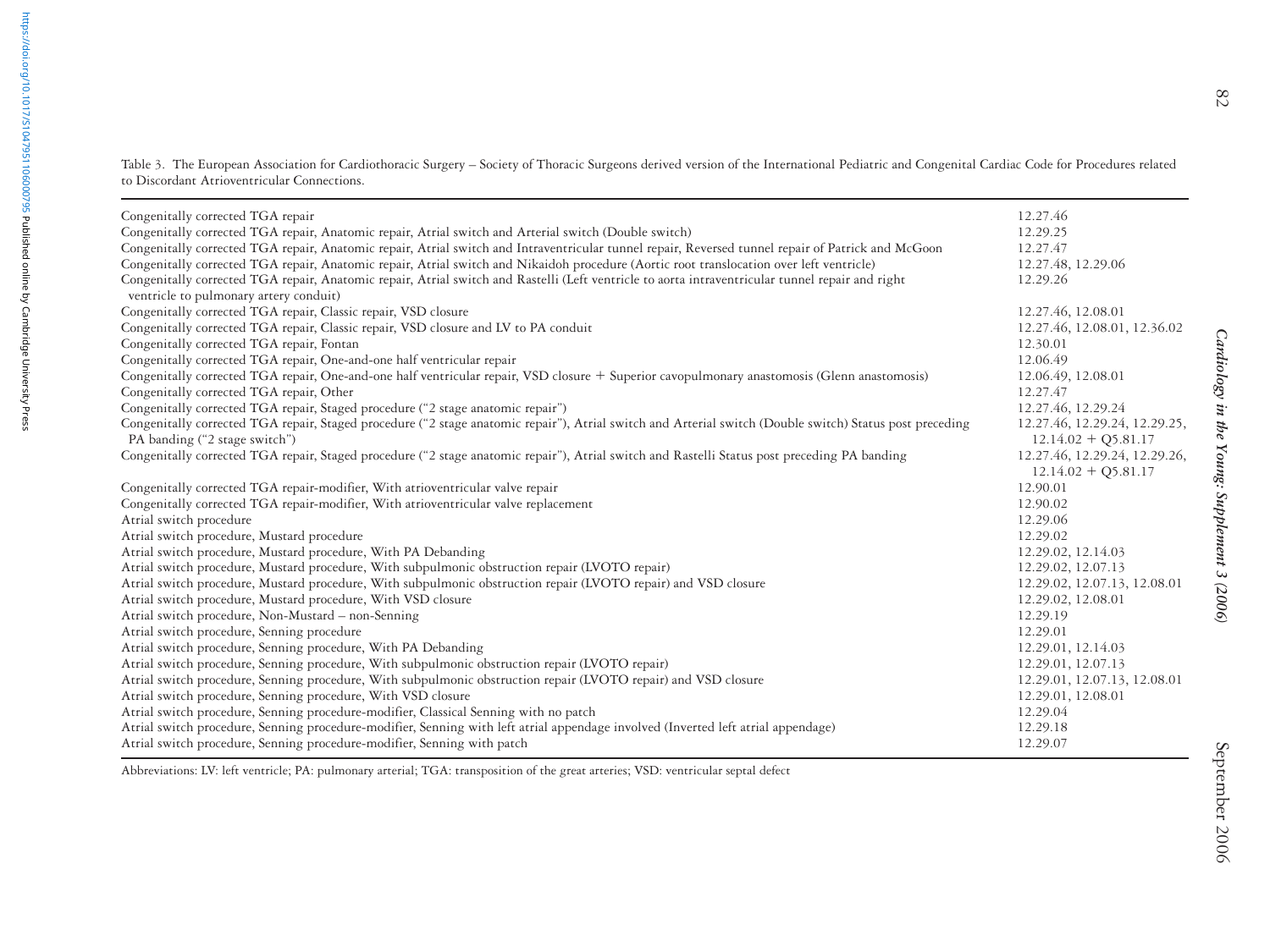## Vol. 16, Suppl. 3 *Jacobs et al:* Nomenclature of discordant atrioventricular connections 83

Table 4. The Association for European Paediatric Cardiology derived version of the International Paediatric and Congenital Cardiac Code for the Procedures related to Discordant Atrioventricular Connections.

| Congenitally corrected transposition of great arteries repair                                                 | 12.27.46              |
|---------------------------------------------------------------------------------------------------------------|-----------------------|
| Arterial switch & atrial inversion procedures ("double switch")                                               | 12.29.25              |
| Atrial inversion and Rastelli procedures                                                                      | 12.29.26              |
| Aortic root posterior translocation to left ventricle + biventricular outflow tract reconstruction (Nikaidoh) | 12.27.48              |
| Atrial inversion procedure & intraventricular reversed tunnel repair (Patrick-McGoon)                         | 12.29.27              |
| Congenitally corrected transposition of great arteries repair (DESCRIBE)                                      | 12.27.47              |
| Atrial inversion procedure                                                                                    | 12.29.06              |
| Senning procedure (atrial inversion)                                                                          | 12.29.01              |
| Senning procedure (atrial inversion): without patch (classic)                                                 | 12.29.04              |
| Senning procedure (atrial inversion): with patch                                                              | 12.29.07              |
| Senning procedure (atrial inversion): using inverted left atrial appendage                                    | 12.29.18              |
| Mustard procedure (atrial inversion)                                                                          | 12.29.02              |
| Atrial inversion procedure (non-Mustard or Senning)                                                           | 12.29.19              |
| Arterial switch procedure: staged                                                                             | 12.29.24              |
| 1.5 ventricle repair                                                                                          | 12.06.49              |
| Fontan type procedure                                                                                         | 12.30.01              |
| Left ventricle to pulmonary artery conduit construction                                                       | 12.36.02              |
| VSD closure                                                                                                   | 12.08.01              |
| Left ventricular outflow tract obstruction relief                                                             | 12.07.13              |
| AV valvar repair                                                                                              | 12.90.01              |
| AV valvar replacement                                                                                         | 12.90.02              |
| Pulmonary trunk band (PA band), - preceding                                                                   | $12.14.02 + Q5.81.17$ |
| Pulmonary trunk band removal (de-band)                                                                        | 12.14.03              |

Abbreviations: As for Table 3

#### **References**

- 1. Wilkinson JL, Cochrane AD, Karl TR. The Society of Thoracic Surgeons Congenital Heart Surgery Nomenclature and Database Project: corrected (discordant) transposition of the great arteries (and related malformations), Ann Thorac Surg 2000; 69 (Suppl): S236–S248.
- 2. Mahle WT, Marx GR, Anderson RH. Anatomy and echocardiography of discordant atrioventricular connections. Cardiol Young 2006; 16: *this suppl.*
- *3.* Franklin RCG, Jacobs JP, Tchervenkov CI, Béland M. Report from the Executive of The International Working Group for Mapping and Coding of Nomenclatures for Pediatric and Congenital Heart Disease: Bidirectional Crossmap of the Short Lists of the European Pediatric Cardiac Code and the International Congenital Heart Surgery Nomenclature and Database Project. Cardiol Young 2002; 12 (Suppl. II): 18–22.
- 4. Franklin RCG, Jacobs JP, Tchervenkov CI, Béland M. European Pediatric Cardiac Code Short List crossmapped to STS/EACTS Short List with ICD-9 & ICD-10 crossmapping. Cardiol Young 2002; 12 (Suppl. II): 23–49.
- 5. Franklin RCG, Jacobs JP, Tchervenkov CI, Béland M. STS/EACTS Short List mapping to European Pediatric Cardiac Code Short List with ICD-9 & ICD-10 crossmapping. Cardiol Young, 2002; 12 (Suppl. II): 50–62.
- 6. Béland M, Jacobs JP, Tchervenkov CI, Franklin RCG. The International Nomenclature Project for Pediatric and Congenital Heart Disease: Report from the Executive of The International Working Group for Mapping and Coding of Nomenclatures for Pediatric and Congenital Heart Disease. Cardiol Young 2002; 12: 425–430.
- 7. Franklin RCG, Jacobs JP, Tchervenkov CI, Béland M. The International Nomenclature Project for Pediatric and Congenital Heart Disease: Bidirectional Crossmap of the Short Lists of the European Pediatric Cardiac Code and the International Congenital Heart Surgery Nomenclature and Database Project. Cardiol Young 2002; 12: 431–435.
- 8. Béland MJ, Franklin RCG, Jacobs JP, et al. Update from The International Working Group for Mapping and Coding of Nomenclatures for Pediatric and Congenital Heart Disease. Cardiol Young 2004; 14: 225–229.
- Jacobs JP, Franklin RCG, Jacobs ML, et al. Classification of the functionally univentricular heart: Unity from mapped codes. Cardiol Young, 2006; 16 (Suppl I): I9–21.
- 10. Tchervenkov CI, Jacobs JP, Weinberg PM, et al. The nomenclature, definition and classification of hypoplastic left heart syndrome. Cardiol Young, 2006; 16: *Aug issue #4*.
- 11. Rokitansky CFV. Die Defecte der Scheidewande des Herzens. Braumuller W, Vienna, 1875, pp 81–86.
- 12. Cardell B.S. Corrected transposition of the great vessels. Br Heart J 1956; 18: 186–192.
- 13. Lev M, Rowlatt UF. The pathologic anatomy of mixed levocardia. A review of thirteen cases of atrial or ventricular inversion with or without corrected transposition. Am J Cardiol 1961; 8: 216–263.
- 14. Schiebler GL, Edwards JE, Burchell HB, DuShane JW, Ongley PA, Wood EH. Congenitally corrected transposition of the great vessels. A study of 33 cases. Pediatrics 1961; 27: 851–888.
- 15. Spitzer A, Lev M, Vass A. The architecture of normal and malformed hearts. Thomas, Springfield, MA, 1951.
- 16. Van Praagh R, Van Praagh S, Vlad P, Keith JD. Anatomic types of congenital dextrocardia. Diagnostic and embryologic implications. Am J Cardiol 1964; 13: 510–531.
- 17. Shaher RM. Complete and inverted transposition of the great vessels. Br Heart J 1964; 26: 51–66.
- 18. Van Praagh R, Vlad P, Keith JD. Complete transposition of the great arteries. In: Keith JD, Rowe RD, Vlad P (eds). Heart disease in Infancy and Childhood, 2nd ed. Macmillan, New York, 1967, pp 683–744.
- 19. Van Praagh R, Perez-Trevino C, Lopez-Cuellar M, et al. Transposition of the great arteries with posterior aorta, anterior pulmonary artery, subpulmonary conus and fibrous continuity between aortic and atrioventricular valves. Am J Cardiol 1971; 28: 621–631.